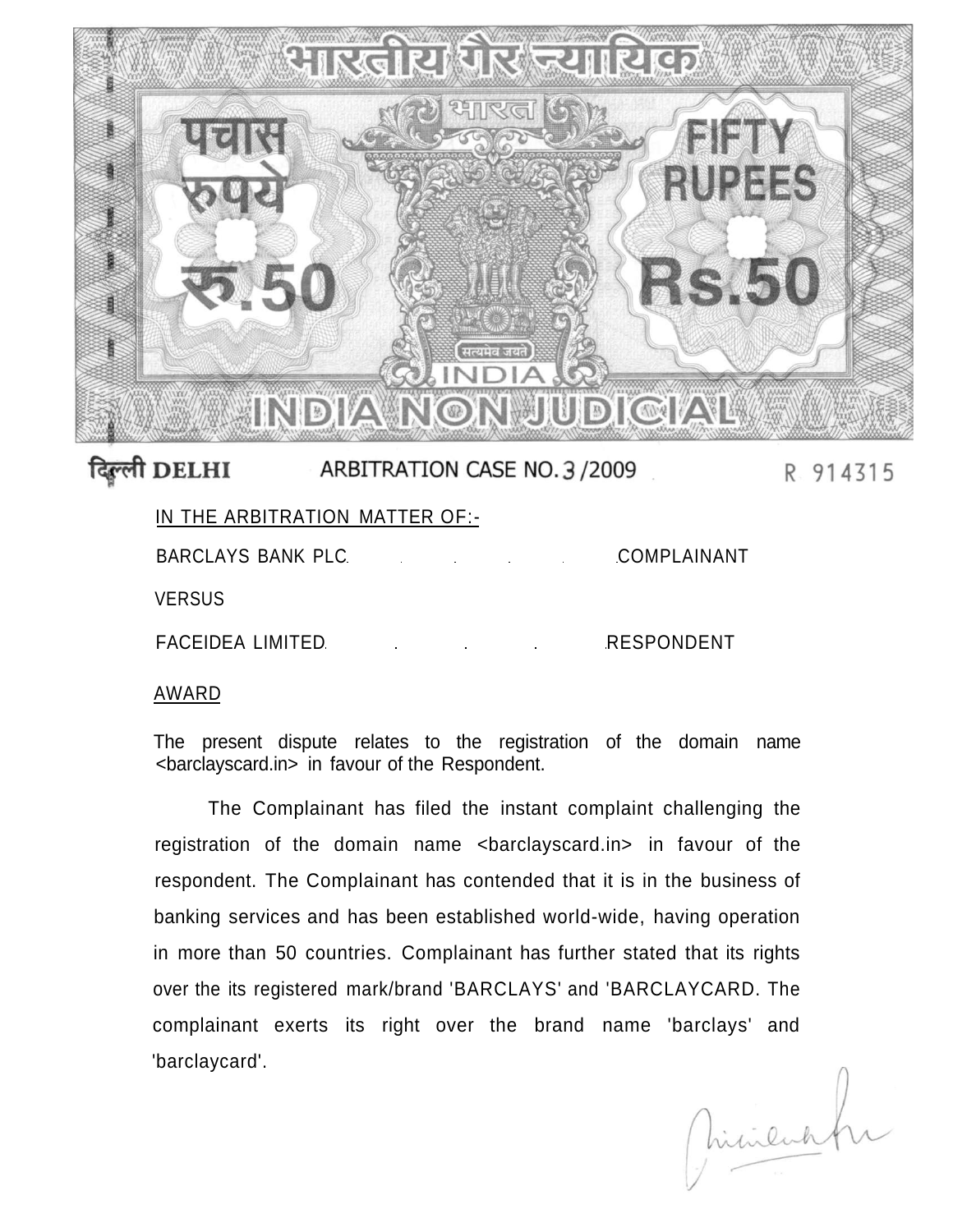

दिल्ली DELHI Complainant has contended in its claim that its business was 914316 formed over 300 years ago and that it has launched its commercial services in India in November 2006 and that today they boast a clientage of over 2,300. The Complainant further contended that in India the Complainant's GRCB (Global Retail and Commercial Banking) division was launched in May'2007 and it includes Barclaycard, which is said to be the Complainant's credit card division.

The Complainant has further contended that they own numerous national, international and European Community trade marks ("CTM"s) and that it owns an Indian registered trade mark for "BARCLAYS" bearing registration number 1,297,655 and a registered trade mark application for "BARCLAYCARD" bearing application number l,519,366.The Complainant contended that it also owns several gTLD and ccTLD domain names comprising its BARCLAYCARD mark. For instance, <br />
stance, <br />
detail>
detail>
detail>
detail>
detail>
detail>
detail>
detail>
detail>
detail>
detail>
detail>
detail>
detail>
detail>
detail>
detail>
detail>
detail>
detail>
detail>
detail>
detail>
detail <barclaycard.it> and also <barclaycard.in>.The Complainant claimed to have developed substantial goodwill and reputation in its BARCLAYS

Virtulate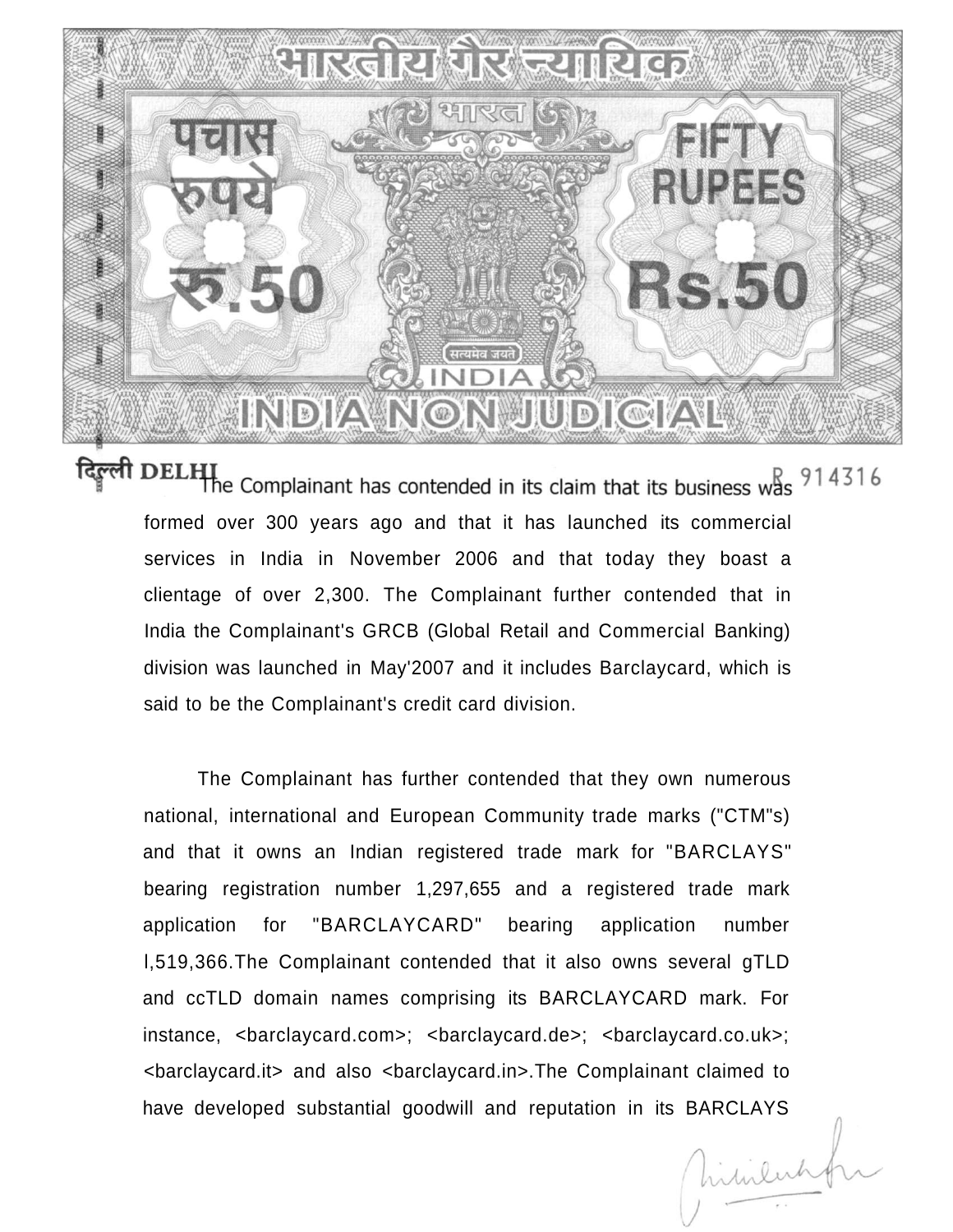and BARCLAYCARD marks and brands, on account of its extensive use in India and other parts of the world.

The Complainant has contended that the disputed domain name is visually, conceptually and substantially identical to the Complainant's domain name and that the only difference between both the domain names is the alphabet 's', as the Complainant's domain name is <barclaycard.in> and the disputed domain name is <barclayscard.in>.The Complainant contended that the disputed domain name <barclayscard.in> appears immediately and obviously connected with the Complainant and its business and the public would perceive it as such. The Complainant further contended that the confusion which is likely to be brought into people's mind through the disputed domain name would not only improperly benefit the Respondent but also disrupt the business of the Complainant, dilute its rights and expose it to the risk of fraud.

The Complainant has further submitted that the disputed domain name was registered in favour of the respondent on 11 November 2007 whereas the Complainant's domain name <br />barclays.in> and <barclaycard.in> had been operating and serving the Indian market for over two years, having been registered by the Complainant on  $16<sup>th</sup>$ February 2005. Furthermore the Complainant submitted that it has not authorized, licensed or otherwise consented to the Respondent's use of its marks of brands.

Thus being aggrieved by the said registration of the disputed domain name in favour of the respondent, the Complainant filed the

present complaint under the INDRP policy. In response to the instant<br> $\int \mathbf{h} \cdot \mathbf{h} \cdot \mathbf{h} \cdot \mathbf{h} \cdot \mathbf{h} \cdot \mathbf{h} \cdot \mathbf{h} \cdot \mathbf{h} \cdot \mathbf{h} \cdot \mathbf{h} \cdot \mathbf{h} \cdot \mathbf{h} \cdot \mathbf{h} \cdot \mathbf{h} \cdot \mathbf{h} \cdot \mathbf{h} \cdot \mathbf{h} \cdot \mathbf{h} \cdot \mathbf{h$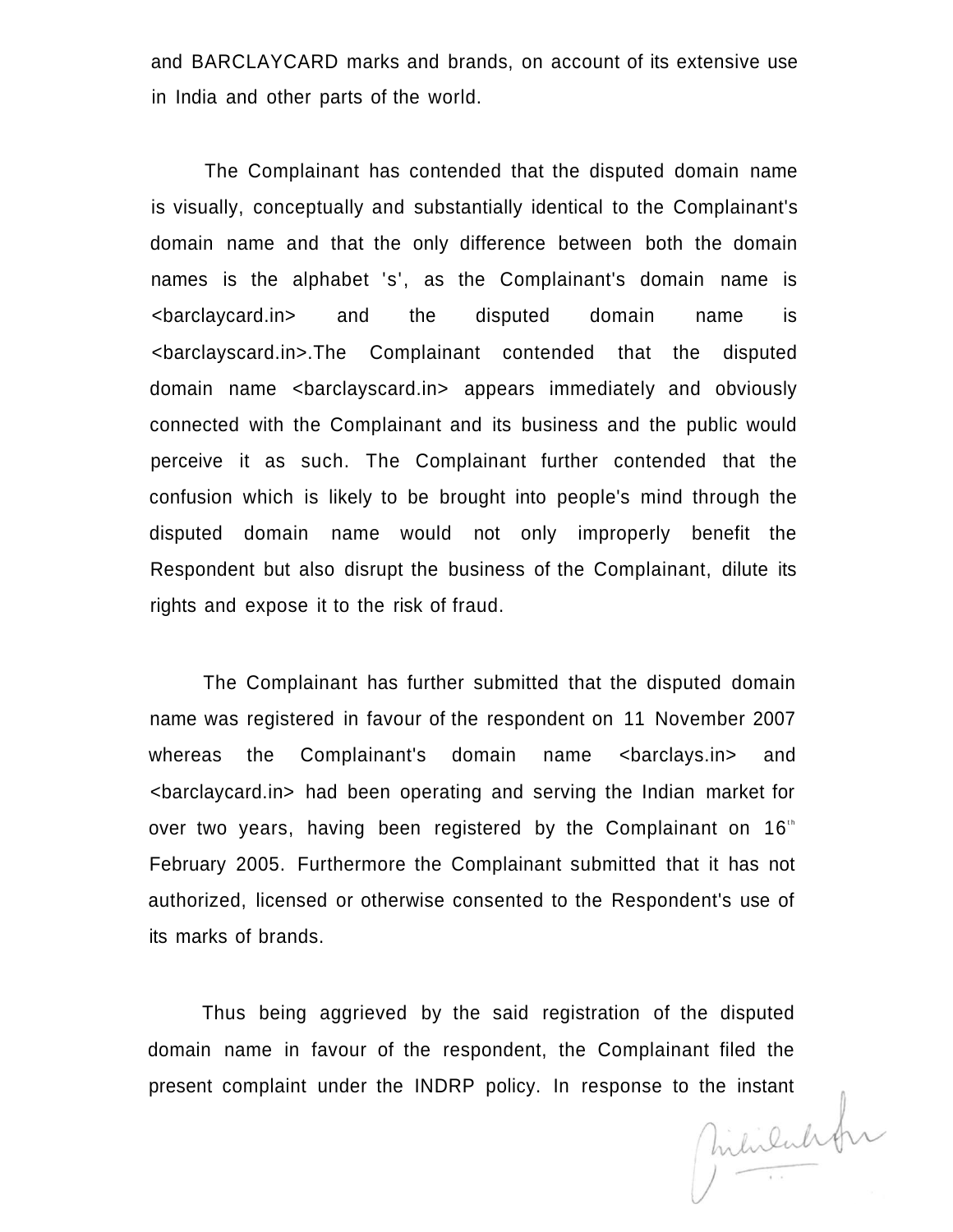complaint, notice was sent on 4<sup>th</sup> August'2009 to the Respondent to file its reply. However the respondent has failed to give any reply in spite of due notice being sent. In the interest of justice, any further delay in deciding this matter is uncalled for. Hence I choose to proceed with the adjudication of the said matter ex-parte.

On the analysis of the document and record submitted by the Complainant it is found that the Complainant had registered the trademark "BARCLAYS" and "BARCLAYCARD in various countries and it has been in use in India with respect to the business activities of the Complainant since 2006. The Complainant is also the registrant of the domain names <br />
domain names <br />
domain names <br />
domain names <br />
domain and<br />
domain and  $\leq$  />
domain and  $\leq$  />
domain and  $\leq$  />
domain and  $\leq$  />
domain and  $\leq$  />
domain and  $\leq$  />
domai <barclaycard.co.uk>; <barclaycard.it>and also <barclaycard.in>. The connection between trademarks and domain names has been well observed in various national and international cases. Recently, authorities in India **Yahoo! Inc Vs. Akash Arora; 78(1999) Delhi Law Times 285], the U.K. (Marks & Apences & Ors Vs. One in a Millions & Ors.), Taiwan(fair Trade Committee 89 Gong Zhu Zi No.036),** Italy, Germany, and the USA, among other jurisdiction, have ruled that the act of registering a domain name similar to or identical with or famous trade mark is an act of unfair competition whereby the domain name registrant takes unfair advantage of the fame of the trademark to either increase traffic to the domain, or to seize a potential asset of the trademark owner in the hope that the trademark owner will pay the requirement to relinquish the domain name.

In this context, I rely on the findings in the landmark judgment of **Yahoo! Inc. Vs. Akash Arora & Anr. 78(1999) Delhi Law Times** 

**285;** In this matter, relying on a decision in **Cardservice** and the matter of the control of the control of the control of the control of the control of the control of the control of the control of the control of the con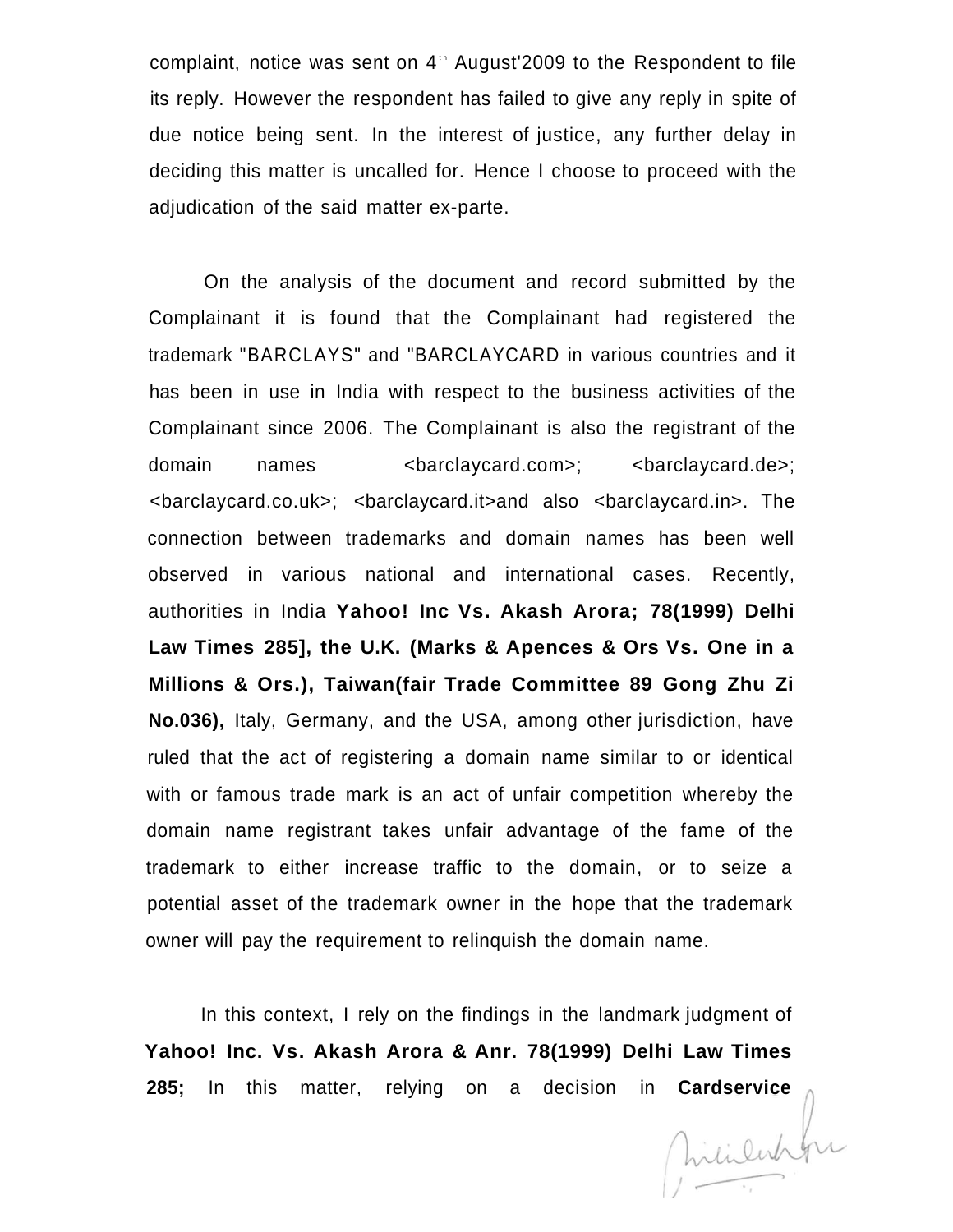**International Inc Vs. McGee 42 USPQ 2d 1850,** the Hon'ble High Court of Delhi held that the domain name serves the same function as the trademark and is not a mere address and therefore entitled to equal protection as trade mark. In the said case, it was held that, Cardservice international's customers who wish to take advantage of its internet service but do not know its domain name are likely to assume that "[cardservice.com"](http://cardservice.com) belongs to Cardservice International. However, these customers would reach McGee and see a home page for "Cardservice" and thereby assume that they have reached Cardservice International. The Court observed that the services of the plaintiff under the trademark/domain name 'Yahoo!' have been widely publicised and written about globally. In an internet service, a particular internet site could be reached by anyone anywhere in the world who proposes to visit the said internet site.... as a matter of fact in matter where services are rendered through the domain name in the internet, a very alert vigil is necessary and a strict view is to be taken for its easy access and reach by anyone from any corner of the globe...there can be no two opinions that the two marks/domain names 'Yahoo!' of the plaintiff and "Yahooindia" of the defendant are almost similar.... and there is every possibility and likelihood of confusion and deception being caused. The plaintiffs herein were thus granted ad interim injunction restraining the defendants from using the domain name ['Yahooindia.com'.](http://) Another similarly decided case is that of **Marks & Spencers & Ors. Vs. One in a Million & Ors,** wherein a British Court ruled that where the value of the domain name consists solely of its resemblance to the trademark of another, the Court could assume likelihood of confusion, and thus find unfair competition. The Court found that the registrant of many domain names similar to famous marks had committed a "deliberate

Mililahhr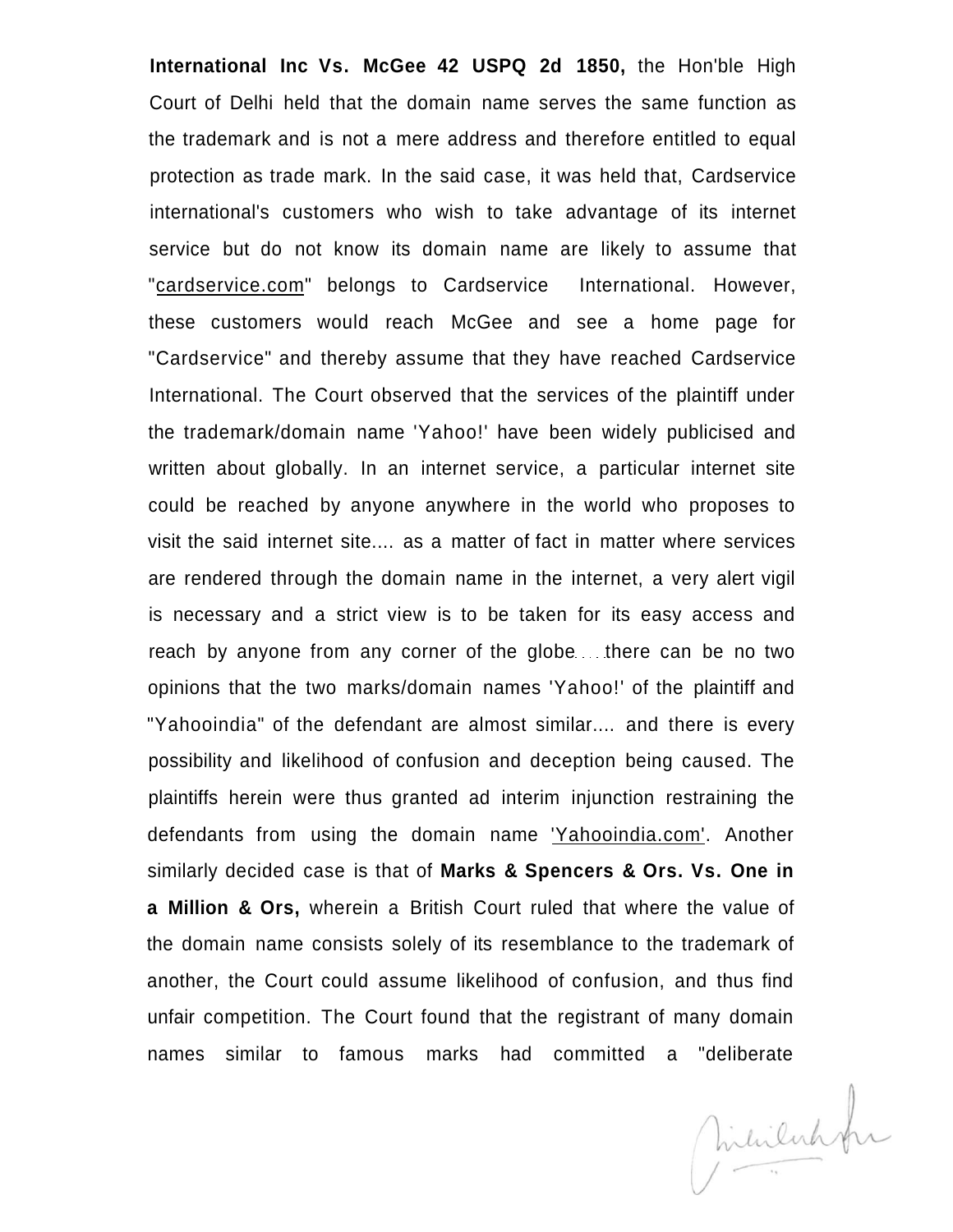practice....with clear intent to deceive people" as the registrant had no legitimate use for the domain names.

In support of their case the Complainant has relied upon a decision in **Sony Ericsson Mobile Communications AB vs. Farhang Farnood, Decision of INDRP dated February 20<sup>t</sup> <sup>h</sup> ,2007** wherein the dispute was with respect to Complainant's registered domain name 'sonyericsson.in'vis-a-vis Respondent's registration of the domain name "sonyericson.in'. They were phonetically similar and they both consist of similar 'letters or words' except that in respondent's domain name alphabet, "s", was absent. Here the Complainant's registered trademark was 'SONYERICSSON'. Herein the complainant's submission that the respondent's domain name was conceptually and confusingly similar to the complainant's trade mark was accepted and judgement was passed by protecting the rights of the complainant.

From the evidences submitted by the Complainant, I find that the Complainant is the proprietor and registered owner/mark of the word 'barclays' and its associated name 'barclaycard'. Further the Complainant has also shown its use of various domain names registered and used by it for example <br />barclaycard.com>; <br />barclaycard.de>; <barclaycard.co.uk>; <barclaycard.it> and also <barclays.in>.

I find that the impugned domain name <br/>barclayscard.in> is identical and confusingly similar to the other prior registered domain names and registered trade mark of the complainant. Since the Complainant's application for registration of'barclaycard' is still pending, therefore it is a fit case for transfer of the disputed domain name in<br>favour of the complainant.<br> $\int \mathbf{h} \cdot \mathbf{h} \cdot \mathbf{h} \cdot \mathbf{h} \cdot \mathbf{h} \cdot \mathbf{h} \cdot \mathbf{h} \cdot \mathbf{h} \cdot \mathbf{h} \cdot \mathbf{h} \cdot \mathbf{h} \cdot \mathbf{h} \cdot \mathbf{h} \cdot \mathbf{h} \cdot \mathbf{h} \cdot$ favour of the complainant.